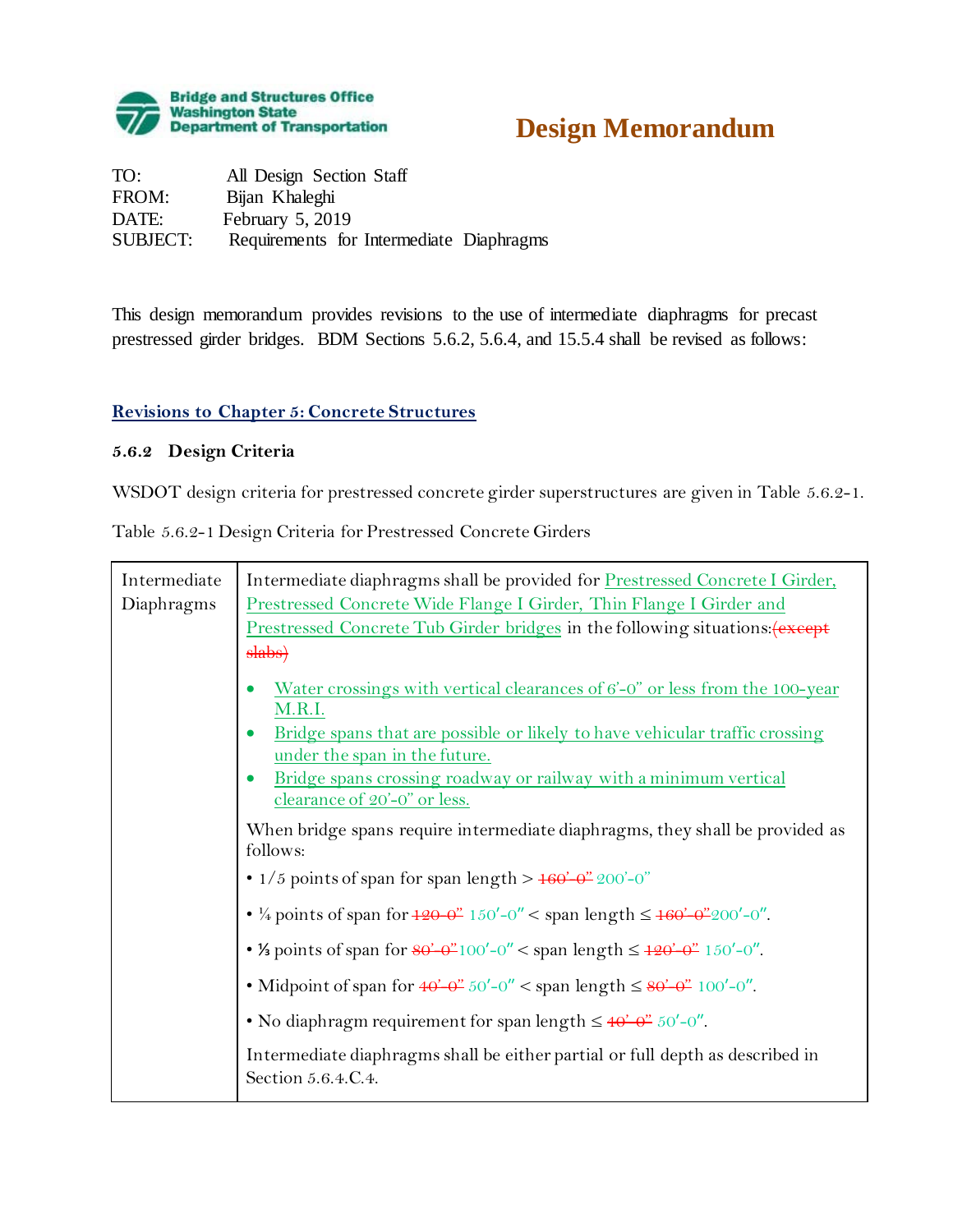#### **BDM 5.6.4- C. Diaphragm Requirements**

#### 1. General

Intermediate diaphragms used with prestressed concrete girder bridges serve multiple purposes. During the construction stage, the diaphragms help to provide girder stability for the bridge deck placement, and . During the life of the bridge, intermediate diaphragms and are particularly advantageous for distribution of large overloads. Diaphragms also improve the bridge resistance to over-height impact loads.

Diaphragms for prestressed concrete girder bridges shall be cast-in-place concrete. Standard diaphragms and diaphragm spacings are given in the office standards for prestressed concrete girder bridges. For large girder spacings or other unusual conditions, special diaphragm designs shall be performed.

Inserts are used to accommodate the construction of intermediate diaphragms for connections between the diaphragm and the web of prestressed concrete girders. The designer shall investigate the adequacy of the insert and the connection to develop the tensile capacity of diaphragm reinforcement, and interface shear capacity of the diaphragmto web connections for construction and deck placement loads.

#### Open holes should be provided for interior webs so reinforcement can be placed through.

Vertical reinforcement for intermediate diaphragms could be terminated at the top of top flange if SIP deck panels are used for the bridge deck.

#### **Exceptions:**

diaphragms are not required deek girder spans.

- Intermediate diaphragms could be eliminated for superstructures of floating
- Intermediate diaphragms could be eliminated for water crossing bridges vertical clearance from of 6'-0" or more from 100-year M.R.I.
- Intermediate diaphragms could be eliminated for bridge approach spans not likely to ever cross over traffic at the time of design or in the future.
- Intermediate diaphragms could be eliminated for vehicle or pedestrian bridges with spans crossing roadways or railroads with a minimum vertical clearance of 20'-0" or more.
- Intermediate diaphragms are not required for adjacent precast voided or solid slab spans.

#### **2. Design**

Diaphragms shall be designed as transverse beam elements carrying both dead load and live load. Wheel loads for design shall be placed in positions so as to develop maximum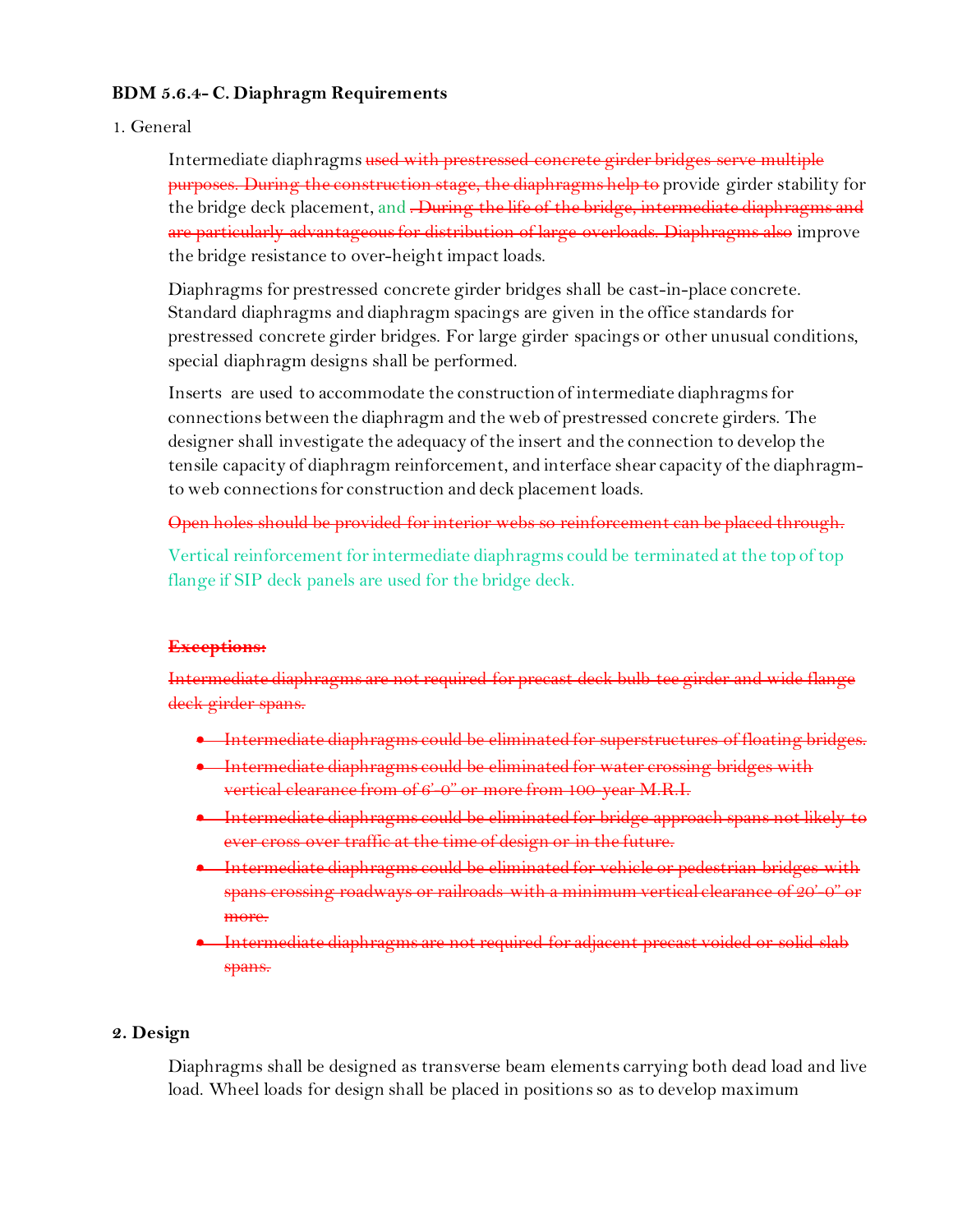moments and maximum shears. Live load need not be considered when intermediate diaphragm is not connected to deck.

#### **3. Geometry**

Diaphragms shall normally be oriented parallel to skew (as opposed to normal to girder centerlines). This procedure has the following advantages:

a. The build-up of higher stresses at the obtuse corners of a skewed span is minimized. This build-up has often been ignored in design.

b. Skewed diaphragms are connected at points of approximately equal girder deflections and thus tend to distribute load to the girders in a manner that more closely meets design assumptions.

c. The diaphragms have more capacity as tension ties and compression struts are continuous. Relatively weak inserts are only required at the exterior girder.

On curved bridges, diaphragms shall normally be placed on radial lines.

## **4. Full or Partial Depth Intermediate Diaphragms**

Full depth intermediate diaphragms as shown in the office standard plans shall be used for all deck bulb tee and wide flange deck girder superstructures.

Based on research done by Washington State University (WSU) on damage by over-height loads<sup>24</sup>, the use of intermediate diaphragms for Prestressed Concrete I Girder, Prestressed Concrete Wide Flange I Girder, Thin Flange I Girder and Prestressed Concrete Tub Girder bridges shall be as follows:

- a. Full depth intermediate diaphragms as shown in the office standard plans shall be used for bridges crossing over roads of ADT > 50000.
- b. Partial depth intermediate diaphragms as shown in the office standard plans may be used for all bridges not included in item 1.

Intermediate diaphragms in bridge widenings shall meet the requirements a and b.

## **5. Tub Girder Intermediate Diaphragms**

Intermediate diaphragms shall be provided both inside and between prestressed concrete tub girders. The need for intermediate diaphragms inside the precast tub girders may be considered for bridges with large deck overhang.

The diaphragms inside the tub, if required, may be cast in the field or at the fabrication plant. The bottom of the diaphragm inside the tub shall be at least 3 inches above the top of the bottom flange.

The diaphragms between the tubs shall be cast in the field. For diaphragms between the tubs, the roughened surface or shear keys on the sloped web faces may not be effective in resisting interface shear. All diaphragm and construction loads on the diaphragm before the deck cures and gains strength will then be resisted by the reinforcement or inserts alone.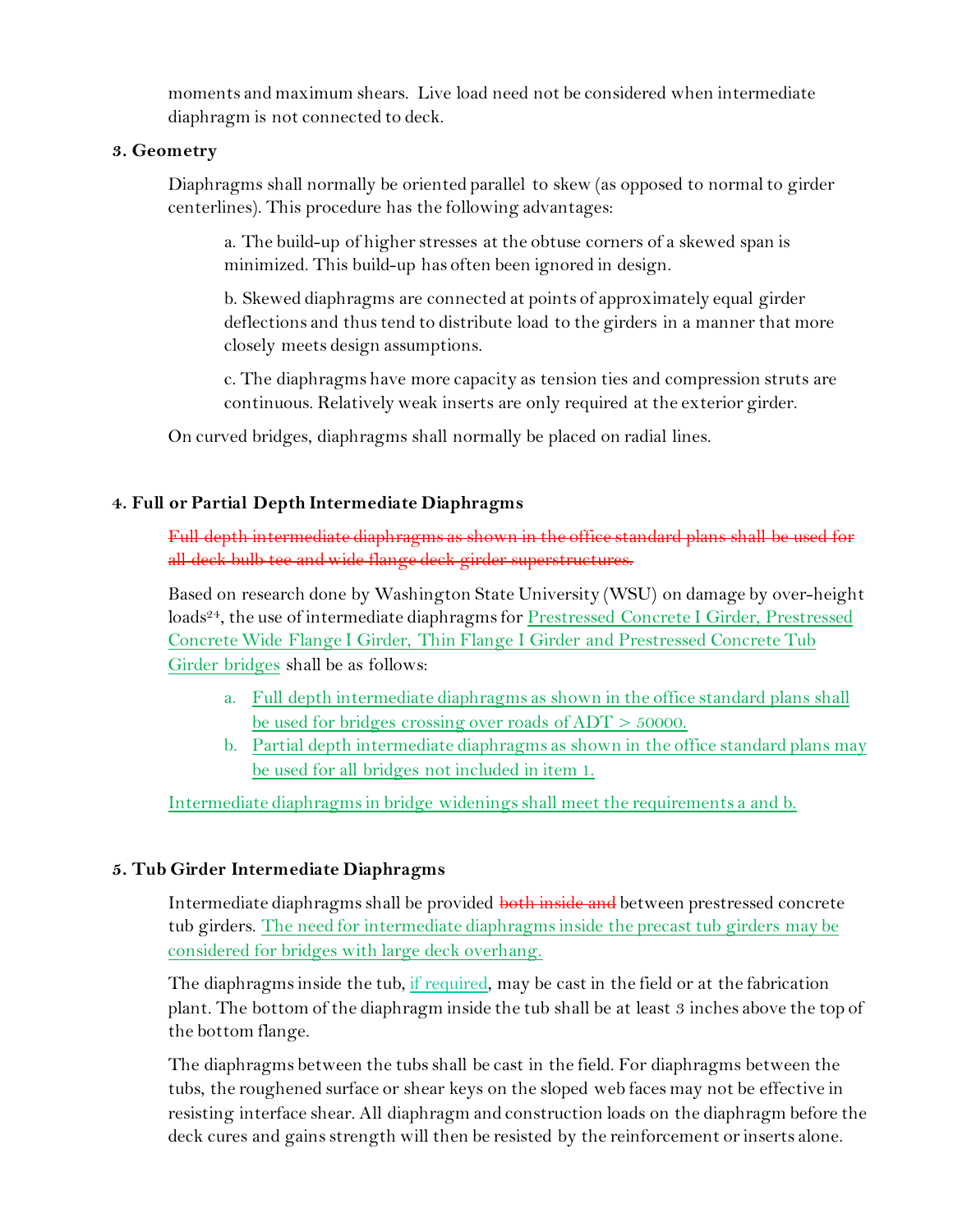## **Revisions to Chapter 15: Structural Design Requirements for Design-Build Contracts**

## **15.5.4 Superstructures**

## **5. Diaphragms**

Diaphragms for prestressed concrete girder superstructures shall be cast-in-place concrete.

Diaphragms shall be oriented parallel to girder support skew. On curved bridges, diaphragms shall be placed on radial lines. Intermediate and end diaphragms shall be in accordance with Bridge Standard Drawings.

Intermediate diaphragms shall be provided for Prestressed Concrete I Girder, Prestressed Concrete Wide Flange I Girder, Thin Flange I Girder and Prestressed Concrete Tub Girder bridges in the following situations :

- Water crossings with vertical clearances of 6'-0" or less from the 100-year M.R.I.
- Bridge spans that are possible or likely to have vehicular traffic crossing under the span in the future.
- Bridge spans crossing roadway or railway with a minimum vertical clearance of 20'-0" or less.

When bridge spans require intermediate diaphragms, they shall be provided as follows:

- $1/5$  points of span for span length >  $200$ '-0"
- $\frac{1}{4}$  points of span for 150'-0" < span length  $\leq 200'$ -0".
- ¼ points of span for  $100'-0'' <$  span length  $\leq 150'-0''$ .
- Midpoint of span for  $50'-0'' <$  span length  $\leq 100'-0''$ .
- No diaphragm requirement for span length  $\leq 50'$ -0".

Intermediate diaphragms shall be full depth for structures crossing over roads with average daily traffic (ADT) greater than 50,000, in accordance with Section 5.6.4.C.4.

## **Exceptions:**

- Intermediate diaphragms could be eliminated for superstructures of floating bridges.
- $\bullet$  Intermediate diaphragms could be eliminated for water crossing bridges with clearance from of 6'-0" or more from 100-year M.R.I.
- $\rightarrow$  Intermediate diaphragms could be eliminated for bridge approach spans not lil cross over traffic at the time of design or in the future.
- Intermediate diaphragms could be eliminated for vehicle or pedestrian bridges with spans crossing roadways or railroads with a minimum vertical clearance of 20'-0" or more.
- Intermediate diaphragms are not required for adjacent precast voided or solid slab

**Background:**